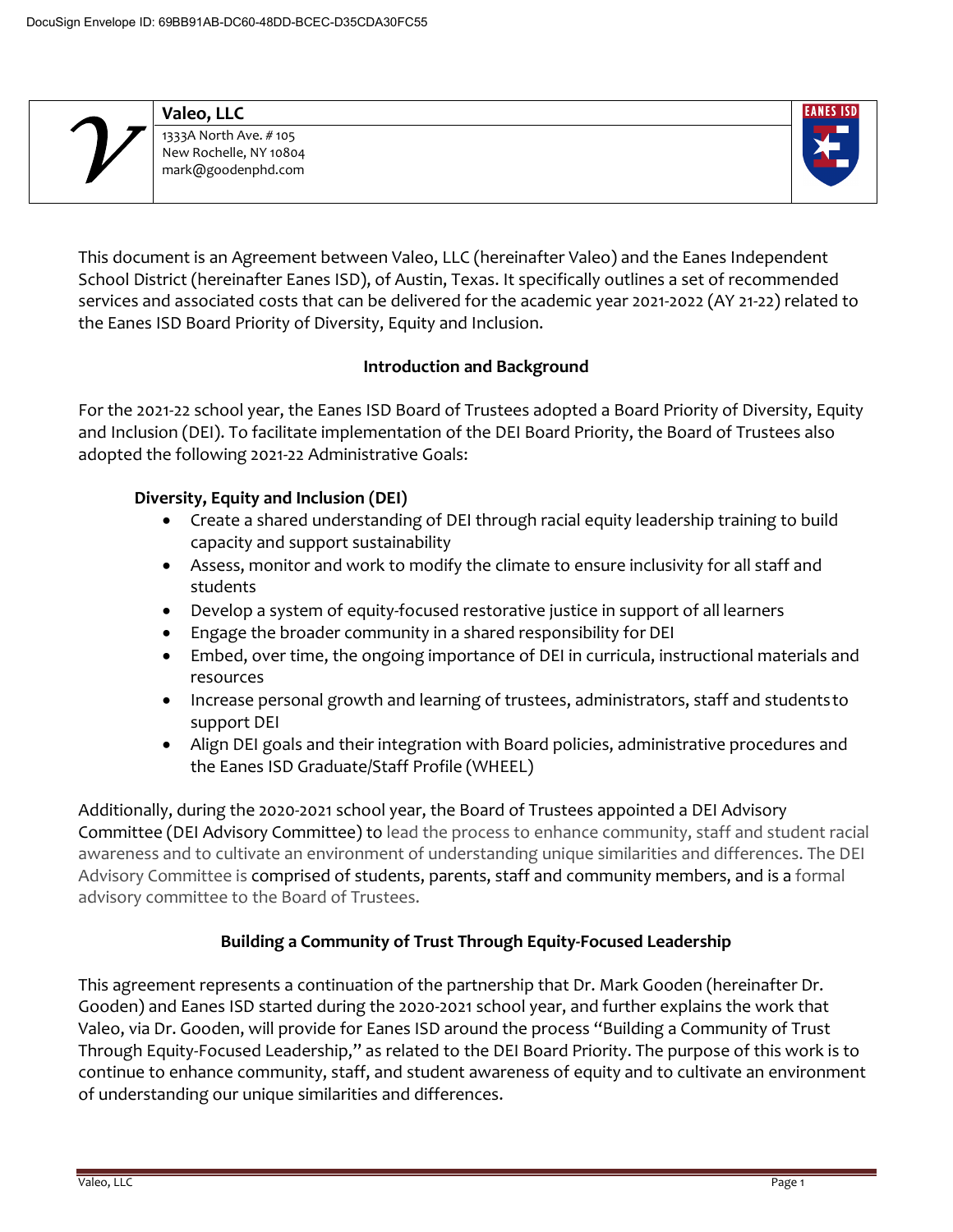During the 2020-2021 school year, developing racial awareness was an initial step to deepening understanding of equity and how it can be used to improve access and increase belongingness of *all*  students, including those with religious, gender, cultural, ability and economic differences. Ultimately, through implementing the Eanes ISD DEI Strategic Priority and Administrative Goals, our purpose is to develop a sense of belonging for all members of diverse groups. By taking these direct steps toward the development of equity-focused leadership, Eanes ISD leaders will continue to learn how to respond within the school district and the community to the direct and recent calls for change coming from various stakeholders.

With regard to the Board Priority and Administrative Goals on DEI, as well as Valeo's consultation with Eanes ISD, the parties are clear that neither Valeo nor Eanes ISD is endorsing, teaching, training, or encouraging work regarding critical race theory to any students, staff, or community members, specifically "presenting any form of race or sex stereotyping or blame on the basis of race or sex." Texas Education Code section 28.002(h-3)(4). Additionally, both Eanes ISD and Valeo will comply with all State and federal law, Board Policy, and Administrative Rule regarding the matters and activities performed under this agreement.

The primary ways that Valeo will support Eanes ISD are through equity-focused capacity building training, general staff development, working directly with District DEI Advisory Committee and other District advisory groups, and serving as a consultant to community/leadership/staff/student meetings. During the 2020-21 school year, Dr. Gooden assisted Eanes ISD in establishing *Equity Teams* at the three secondary schools. To ensure continuity, consistency, and longevity of our purpose, during the 2021-2022 school year, *Equity Teams* will be established at each Eanes ISD elementary school. The purpose of these teams is to support the principal in guiding the equity work on the respective campuses. The *Equity Teams* will "carry the work forward" and ensure that the equity-focused leadership continues in years to come. The Eanes ISD Curriculum, Instruction, and Assessment Team, under the direction of the Deputy Superintendent and the Chief Learning Officer, will periodically visit with the *Equity Teams* to ensure consistency in the district vision and implementation of the Strategic Priority.

## **Proposed Services for the 2021-2022 School Year**

| Activity (2021-22)                                                       |  | Aug | Sept | Oct. | Χo<br>Σ | Dec. | na,                       | ිලි<br>ட்                 | Nar | April | VeW                       | June | $\frac{1}{2}$ |
|--------------------------------------------------------------------------|--|-----|------|------|---------|------|---------------------------|---------------------------|-----|-------|---------------------------|------|---------------|
|                                                                          |  |     |      |      |         |      |                           |                           |     |       |                           |      |               |
| Building Capacity for Equity-Focused Leadership                          |  | X   | X    | X    | X       |      | X                         | X                         | X   | X     |                           |      |               |
| Train Equity Teams on Equity Audits                                      |  |     | X    | X    | X       | X    | X                         | X                         | X   | X     |                           |      |               |
| Training Session- Full Day                                               |  | X   |      |      |         |      |                           |                           |     |       |                           |      |               |
| Training Session- Full Day                                               |  | X   |      |      |         |      |                           |                           |     |       |                           |      |               |
| Retainer                                                                 |  | X   | X    | X    | X       | X    | $\boldsymbol{\mathsf{X}}$ | $\boldsymbol{\mathsf{X}}$ | X   | X     | $\boldsymbol{\mathsf{X}}$ |      |               |
| Student Leadership Session Facilitation                                  |  |     | X    | X    | X       | X    | X                         | X                         | X   | X     |                           |      |               |
| <b>Community Meetings</b>                                                |  | X   | X    | X    | X       | X    | X                         | X                         | X   | X     | X                         | X    |               |
| Equity-Focused Leadership-Board of Trustees (PD)                         |  |     |      | X    |         |      |                           |                           |     |       |                           |      |               |
| Final Report, including Observations, Conclusions<br>and Recommendations |  |     |      |      |         |      |                           |                           |     |       | $\times$                  |      |               |

Valeo proposes the following general project work timeline for the 2021-22 school year: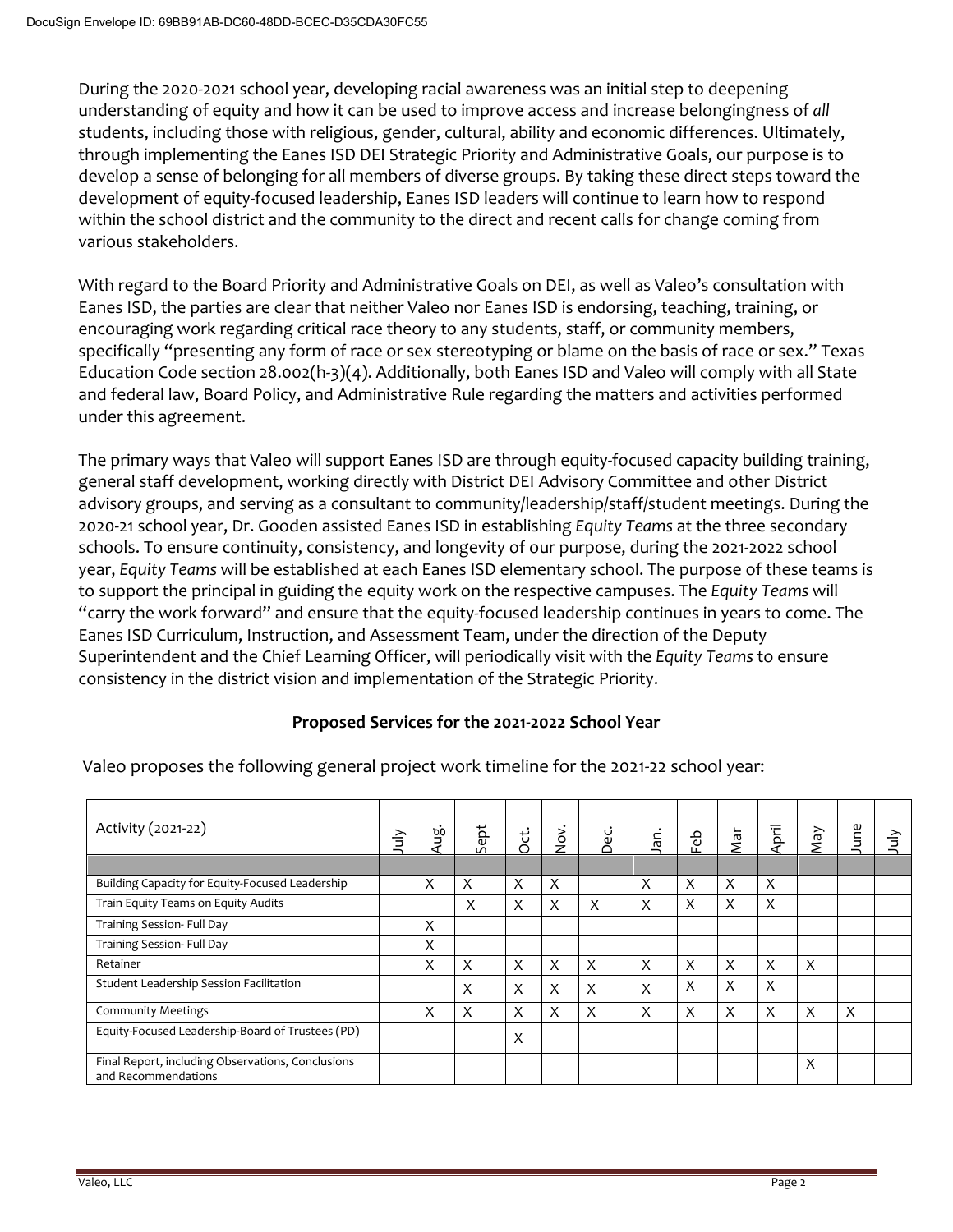To provide more specific information, each proposed activity is detailed below. In addition to providing information about the date, description, and charge for each activity, Valeo and Eanes ISD want to ensure that each activity is consistent with the DEI Strategic Priority and Administrative Goals. To that end, the Administrative Goal to which each activity supports is also identified in the below chart.

As reference, below are the Eanes ISD 2021-22 DEI Administrative Goals, categorized by "Element Number."

| Element $#$    | Eanes ISD DEI Administrative Goal Statement                                                                                               |
|----------------|-------------------------------------------------------------------------------------------------------------------------------------------|
|                | Create a shared understanding of DEI through racial equity leadership training to build<br>capacity and support sustainability            |
| $\overline{2}$ | Assess, monitor and work to modify the climate to ensure inclusivity for all staff and<br>students                                        |
| 3              | Develop a system of equity-focused restorative justice in support of all learners                                                         |
| 4              | Engage the broader community in a shared responsibility for DEI                                                                           |
| 5              | Embed, over time, the ongoing importance of DEI in curricula, instructional materials and<br>resources                                    |
| 6              | Increase personal growth and learning of trustees, administrators, staff and students to<br>support DEI                                   |
| 7              | Align DEI goals and their integration with Board policies, administrative procedures, and<br>the Eanes ISD Graduate/Staff Profile (WHEEL) |

For each proposed activity described below, the relevant DEI Goal Element(s) is identified in the first column to ensure alignment, accountability and transparency. Additionally, to ensure that each activity is also consistent with other Board initiatives, including, but not limited to, applicable elements of the Charge of the DEI Advisory Committee, opportunities for the engagement of the DEI Advisory Committee are noted below.

| $ DEI$ Goal<br>Element<br># | Quantity | Date of<br><b>Service</b>                 | Item                                                                                                                                        | <b>Description</b>                                                                                                                                                                                  | Charge**                      | <b>Total</b> |
|-----------------------------|----------|-------------------------------------------|---------------------------------------------------------------------------------------------------------------------------------------------|-----------------------------------------------------------------------------------------------------------------------------------------------------------------------------------------------------|-------------------------------|--------------|
|                             | 8        | August-<br>November,<br>January-<br>April | <b>Building Capacity for</b><br>Equity-Focused<br>Leadership 1/2 Day<br>(PD)                                                                | Up to 2.5 hours of<br>workshop to support<br>"train the trainer"<br>approach using Five<br>Practices for Equity-<br><b>Focused School</b><br>Leadership. Resource: DEI<br><b>Advisory Committee</b> | \$4,500 per 1/2<br>day $(x8)$ | \$36,000.00  |
| $\overline{2}$              | 8        | September<br>-April                       | Equity Leadership<br><b>Team Support</b><br><b>School Level Needs</b><br>re Assessment-<br><b>Equity Audits</b><br>(focus on<br>elementary) | Data Collection and<br>Analysis using Five<br>Practices for Equity-<br><b>Focused School</b><br>Leadership. Resource: DEI<br>Advisory Committee                                                     | \$1,200 each<br>(x8)          | \$9,600.00   |
| 5                           | 1        | August                                    | Teacher Trainings-<br>Full Day (PD)                                                                                                         | Up to 5 hours excluding<br>lunch hour                                                                                                                                                               | \$6,500 per day               | \$6,750.00   |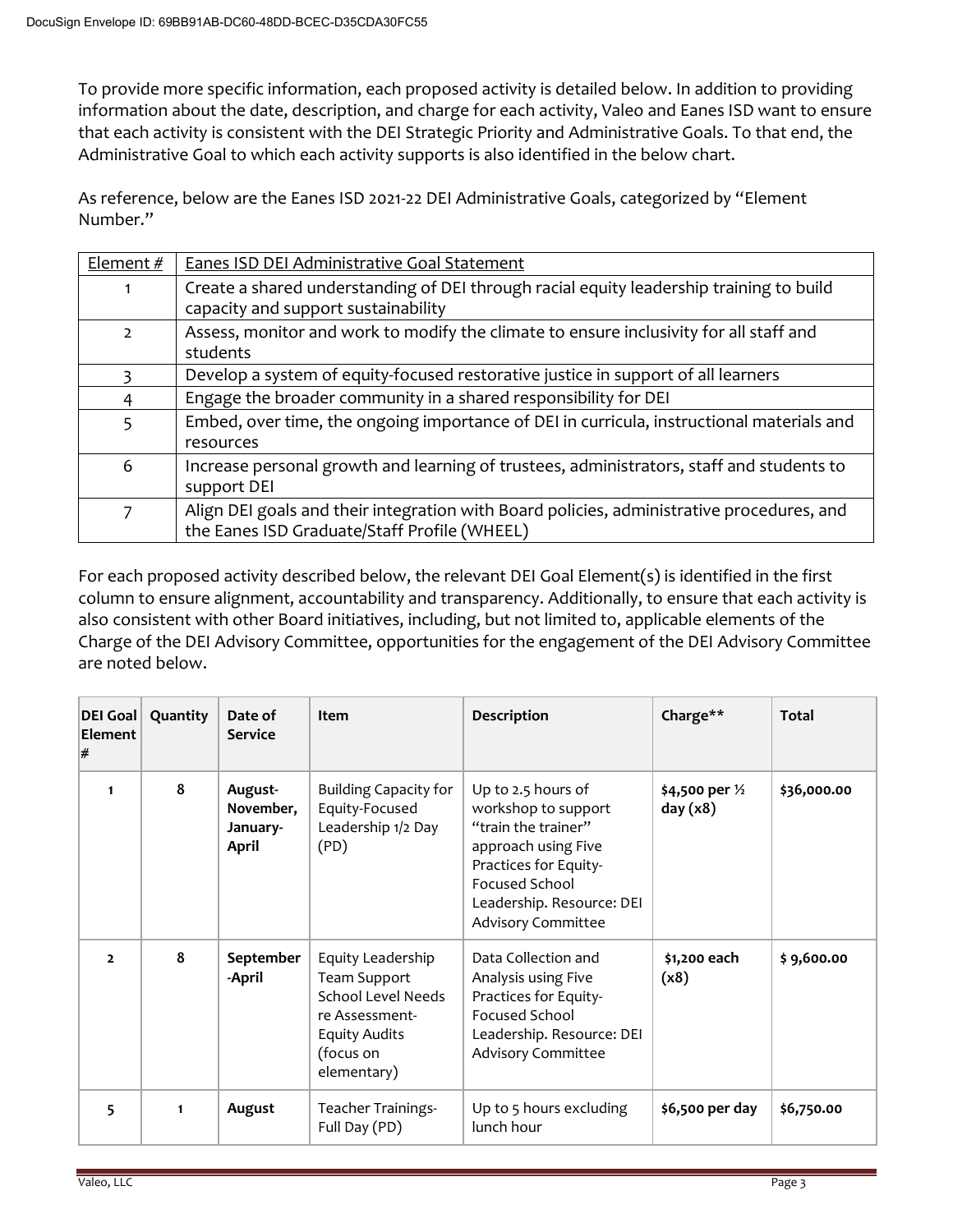| 5       | $\mathbf{1}$ | August                      | <b>Teacher Trainings-</b><br>Full Day (PD)                                             | Up to 5 hours excluding<br>\$6,500 per day<br>lunch hour.                                                                                                                                   |                                | \$6,750.00            |
|---------|--------------|-----------------------------|----------------------------------------------------------------------------------------|---------------------------------------------------------------------------------------------------------------------------------------------------------------------------------------------|--------------------------------|-----------------------|
| $1 - 7$ | 10           | Monthly:<br>August-<br>May  | <b>Retainer of Services</b>                                                            | Retainer (Meetings (ad<br>hoc/planned), DEI<br><b>Advisory Committee</b><br>meetings, coaching<br>sessions, ed sessions,<br>quarterly updates to the<br>Board of Trustees), etc.            | \$3,500<br>each<br>(x 10)      | \$35,000.00           |
| 2,3,6,7 | 8            | September<br>- April        | Student Leadership<br><b>Session Facilitation</b>                                      | Help facilitate students'<br>interest in organizing<br>multiple ways to get<br>involved in DEI work via<br>research projects, clubs,<br>or other ways. Resource:<br>DEI Advisory Committee  | \$2,000 (x 8)                  | \$16,000.00           |
| 4       | 11           | Monthly:<br>August-<br>June | Community<br>Meetings                                                                  | Engage Community in DEI<br>Work via community<br>meetings/webinars,<br>school/community groups<br>(such as clubs, booster<br>clubs, PTOs, PTA), etc.<br>Resource: DEI Advisory<br>Committee | \$1000 per<br>meeting $(x 11)$ | \$11,000.00           |
| 6,7     | $\mathbf{1}$ | <b>October</b>              | <b>Building Capacity via</b><br>Equity-Focused<br>Leadership/Board of<br>Trustees (PD) | Up to 2.5 hours of training<br>\$4,500 per 1/2<br>day                                                                                                                                       |                                | \$0.00<br><b>COMP</b> |
| $1 - 7$ | $\mathbf{1}$ | May                         | <b>Final Report</b>                                                                    | Submission of a Final<br>Report to the Board of<br>Trustees and<br>Administration, including<br>Observations,<br>Conclusions, and<br>Recommendations                                        | \$0.00                         | \$0.00                |
|         |              |                             |                                                                                        |                                                                                                                                                                                             |                                | \$121,100.00          |

\*\* special discounted rate

For information on determining which proposed services will be performed by Valeo under this agreement, see "Agreement on Services to Be Performed" below.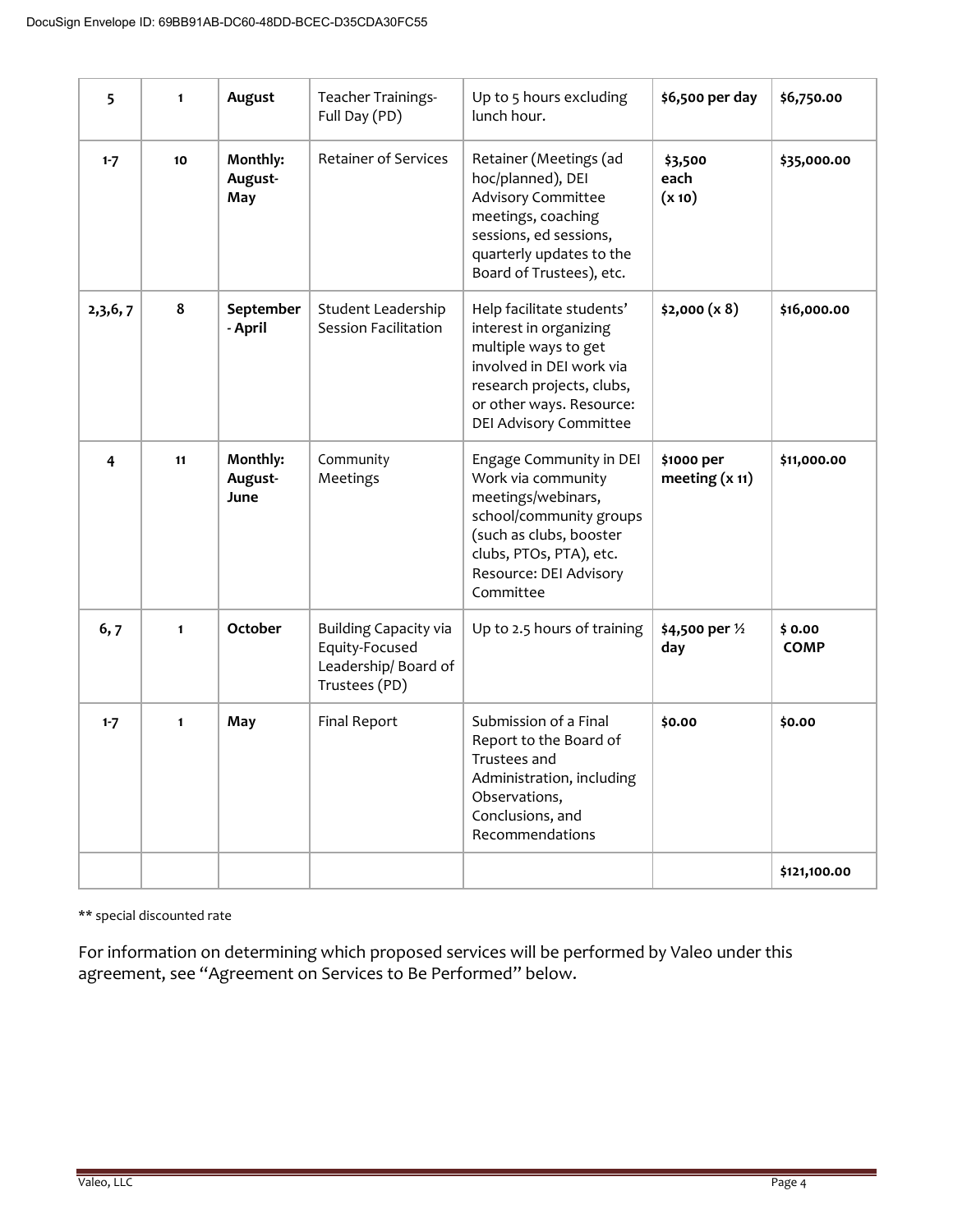# **Contract Details**

#### **AGREEMENT ON SERVICES TO BE PERFORMED**

The proposed activities and deliverables outlined in this agreement (above) represent a set of Consultantrecommended services and associated costs that can be delivered for the 2021-2022 school year, in order to continue the work started during the 2020-2021 school year. Several of the identified costs for services represent a proposed maximum for the academic year. Working together to fulfill the Eanes ISD DEI Strategic Priority and Administrative Goals, the parties will identify and agree upon which services shall be performed, including the format, audience, and timeline. Based on the needs of Eanes ISD, and upon consultation between the parties, any and all parts of the recommended services can be repeated or deferred during the term of this agreement. Any services delivered under this agreement shall be primarily provided by Dr. Gooden; Eanes ISD recognizes that Dr. Gooden may utilize assistants for operational and scheduling purposes.

## **TERM**

The term of this agreement shall be from the effective date until June 30, 2022, unless terminated in accordance with "Termination" below. The parties shall consult prior to the end of the Term to determine whether to renew the Agreement for an additional time period.

## **TERMINATION**

- 1. Termination on Notice. Either party may terminate this agreement for any reason on ten (10) business days' notice to the other party.
- 2. Termination for Material Breach. Each party may terminate this agreement with immediate effect by delivering notice of the termination to the other party, if
	- a. the other party fails to perform, has made or makes any inaccuracy in, or otherwise materially breaches, any of its obligations, covenants, or representations, and
	- b. the failure, inaccuracy, or breach continues for a period of twenty (20) Business Days' after the injured party delivers notice to the breaching party reasonably detailing thebreach.
- 3. Termination for Insolvency. If either party becomes insolvent, bankrupt, or enters receivership, dissolution, or liquidation, the other party may terminate this agreement with immediateeffect.
- 4. Termination; Reduction of Services due to applicable Law, Policy, or Administrative Rule. If the services to be performed under this Agreement are unable to be completed due to applicable State or federal law, Board Policy and/or Administrative Rule, as determined by Eanes ISD in its sole discretion, Eanes ISD may terminate the Agreement, effective immediately. In lieu of terminating the Agreement under this Section, Eanes ISD, in its sole discretion, may reduce the services to be performed under this Agreement to remove the portions of services that are unable to be completed due to applicable State or federal law, Board Policy and/or Administrative Rule and proportionately reduce the fee(s)/sum(s) to a reasonable amount for the remaining services. Unless prohibited by applicable State or federal law, Board Policy, or Administrative Rule, as determined by Eanes ISD in its sole discretion, if the Agreement is terminated pursuant to this Section, Contractor shall bepaid for services rendered and accepted by Eanes ISD prior to the effective date oftermination.

## **METHOD OF PAYMENT**

Valeo shall provide an invoice to Eanes ISD at the end of each month in which services are provided under this agreement. The invoice shall set forth in detail the deliverables, activities, products and expenses performed or incurred during that month and cost associated with each. Invoices shall only be payable